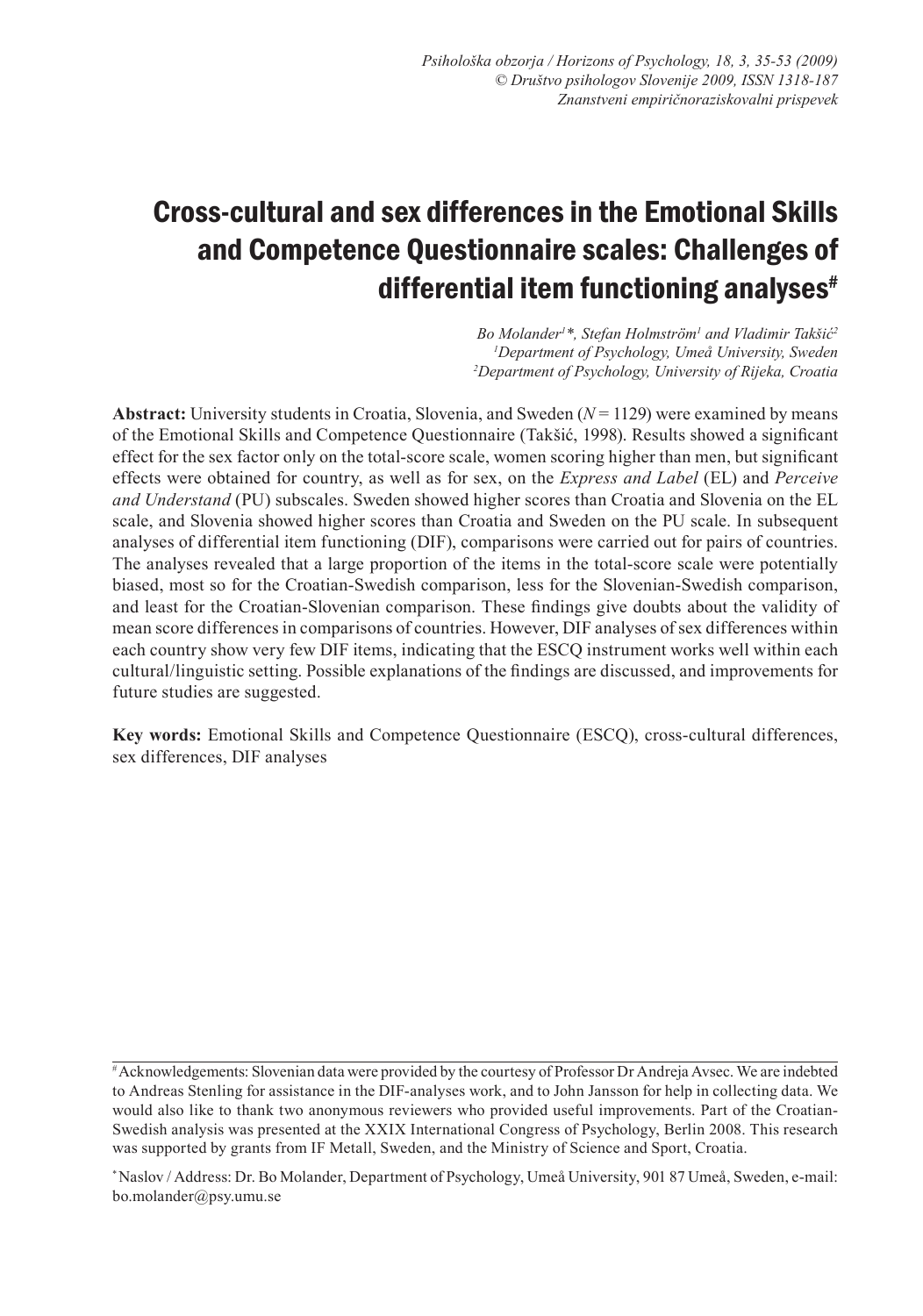# Medkulturne razlike in razlike med spoloma na vprašalniku emocionalne inteligentnosti ESCQ: Izzivi analize diferencialnega funkcioniranja postavk

*Bo Molander1 \*, Stefan Holmström1 in Vladimir Takšić<sup>2</sup> 1 Oddelek za psihologijo, Univerza v Umeå, Švedska 2 Oddelek za psihologijo, Univerza v Reki, Hrvaška*

**Povzetek:** Hrvaški, Slovenski in Švedski študenti (*N* = 1129) so izpolnili samoocenjevalni vprašalnik emocionalne inteligentnosti ESCQ (Takšić, 1998). Rezultati so pokazali pomembne razlike med spoloma v skupnem rezultatu, pri čemer imajo ženske v povprečju višje rezultate, in pomembne razlike med državami in med spoloma na lestvicah sposobnosti izražanja in poimenovanja emocij ter sposobnosti zaznavanja in razumevanja emocij. Švedski študenti poročajo o višje izraženi sposobnosti izražanja in poimenovanja emocij, slovenski pa višje rezultate na lestvici sposobnosti zaznavanja in razumevanja emocij. Pri analizi diferencialnega funkcioniranja postavk (DIF) smo primerjali med seboj po dva vzorca. Analiza je pokazala, da je velika večina postavk potencialno pristranskih, najbolj v primerjavi hrvaškega in švedskega vzorca in najmanj v primerjavi hrvaškega in slovenskega vzorca. Ti rezultati kažejo na problematičnost direktnih primerjav povprečnih vrednosti med različnimi državami. Po drugi strani pa DIF analiza kaže, da je znotraj posamezne države zelo malo potencialno pristranskih postavk glede na spol. Zaključimo lahko, da vprašalnik ESCQ dobro funkcionira znotraj posameznega kulturnega/jezikovnega okolja. Predstavljene so možne razlage rezultatov kot tudi predlogi za izboljšanje nadaljnjih raziskav.

**Ključne besede:** Vprašalnik emocionalne inteligentnosti ESCQ, medkulturne razlike, razlike med spoloma, DIF analiza

 $CC = 2220, 3120$ 

The concept of emotional intelligence has developed fast from being judged by researchers as quite suspicious in the early nineties to the present state of relative decency (e. g., Mayer, Salovey, & Caruso, 2008; Roberts, Schulze, Zeidner, & Matthews, 2005; Zeidner, Roberts, & Matthews, 2008; see also the paper by Takšić in the present issue). During the same period research and applications in the field have increased greatly, as has the interest in emotional intelligence by laymen. As a result of this activity various versions of tests of emotional intelligence have been assessed and applied in a number of settings, countries and cultures. In this article we will focus on cross-cultural comparisons, and, in particular, the possible problem of item bias.

Not much has been published as yet on the present theme. As revealed by sources of publications, such as PsychNet, Web of Science, and Science Direct, there are very few papers published where outcomes of assessment of tests or scales are discussed in terms of cultural differences. Most papers are cross-cultural only in the meaning that assessments of tests of emotional intelligence or correlations of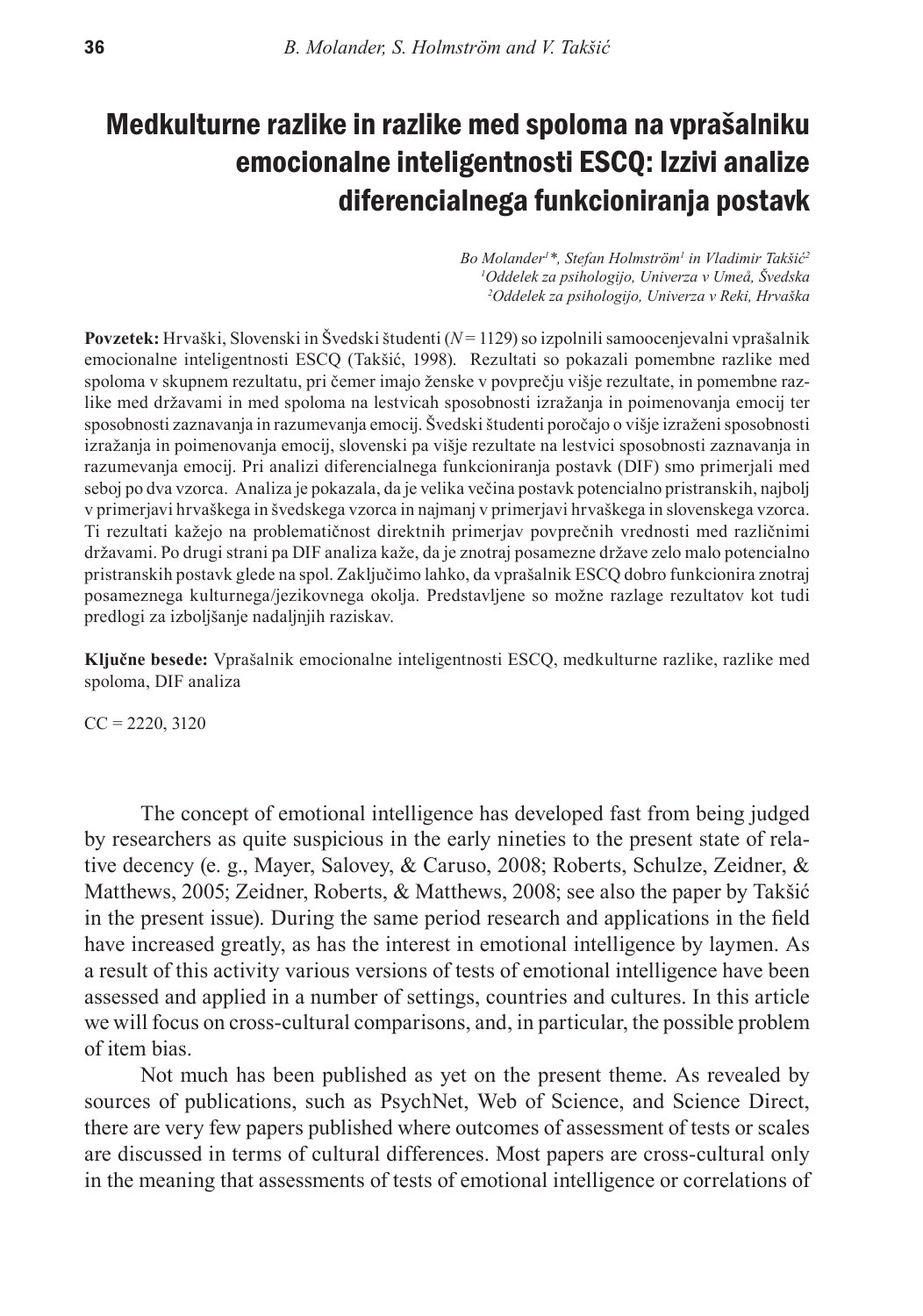such tests with other tests are performed in countries other than USA. Furthermore, such studies do not always report proper national assessments (e. g., control of factor structure) for comparison with the original test, which often is MSCEIT (Mayer, Salovey, & Caruso, 2002) or EQ-i (Bar-On, 1997). Thus, many studies in the field are likely to contribute to mystification rather than clarification. Also, recent summaries of research on emotional intelligence are surprisingly quiet about cross-cultural comparisons and the methodological and conceptual problems which are involved (e. g., Mayer, Roberts, & Barsade, 2008; Mayer, Salovey, & Caruso, 2008; Murphy, 2006; Roberts et al., 2005; Zeidner et al., 2008), although Mayer et al. (2008) acknowledge the need of greater attention to the factors of culture and sex, and their impact on theories and measurement of emotional intelligence.

As indicated by these recent sources there is no clear picture of the extent to which present measures of emotional intelligence can be used for comparisons among different cultural settings. This state of affairs is understandable, of course, considering the massive work that has to be done for proper assessment, this work including such aspects as repeated factor analyses, item analyses, replication of original procedures, and collection of normative data in each culture. In addition, the lack of theory in the field about cross-cultural variations contributes to the slow progress. Contributing is probably also the fact that the two most influential tests (MSCEIT and EQ-i) are only commercially available. Even if assessments of these tests have been performed in other countries by the distributing company or associated researchers, results may not be easily accessible to other researchers. Anyway, international publications of assessments of MSCEIT and EQ-i seem to be directed to psychometric aspects rather than cultural aspects. The comments by J. E. Helm (1992), where she argued for studies of cultural equivalence in standardized cognitive ability testing are valid also for the field of emotional intelligence.

Although research on emotional intelligence from a cross-cultural point of view is quite limited there is a vast literature on various aspects of emotion and culture. Some of the fields of research are of high relevance also for the study of emotional intelligence. One important field is the study of emotion expressions, much of which has been directed to facial expressions (e. g., Ekman, Friesen, & Ellsworth, 1972; Matsumoto, 2001; Russell, 1994). A related field is emotion perception, where recognition of emotion and various parameters of emotion, such as intensity, are of interest (e. g., Biehl et al., 1997; Izard, 1971; Matsumoto, Wallbott, & Scherer, 1987). Another field of interest is how people in different cultures experience emotions, that is, the question is if people have the same type of subjective and bodily reactions for a specific emotion (e. g., Markus & Kitayama, 1991; Scherer, Summerfield, & Wallbott, 1983). The study of emotion appraisal is an area of research dealing with "…the process by which people evaluate the events, situations, or occurrences that lead to their having emotions" (Matsumoto & Juang, 2004, p. 250), thus an area of seemingly high importance for the study of emotional intelligence (see e. g., Mauro, Sato, & Tucker, 1992; Scherer, 1997). A last field of importance is concerned with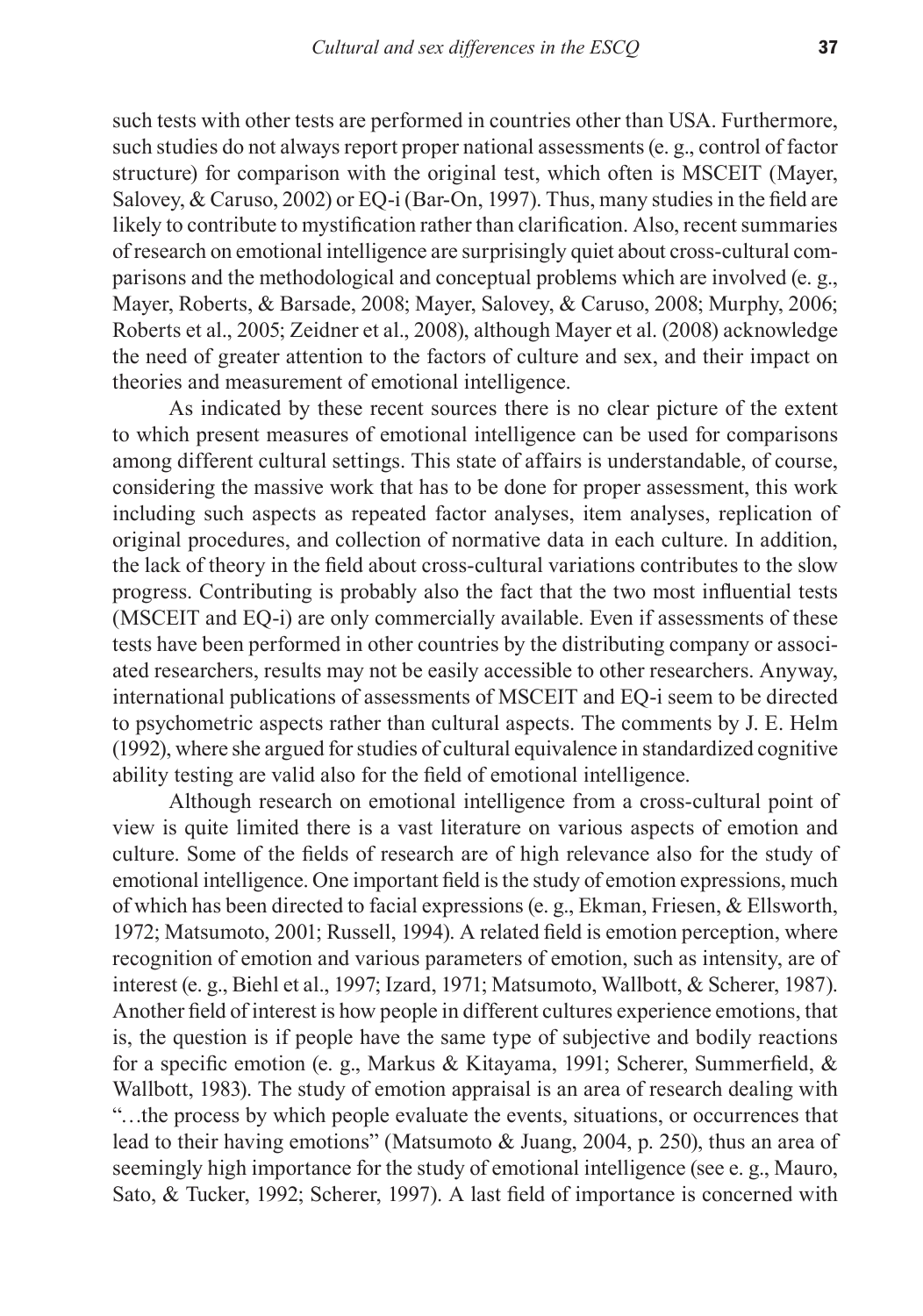the understanding of the concept of emotion and other related concepts and how this understanding can differ among cultures (e. g., Brandt & Boucher, 1986; Levy, 1973; Russell, 1991). An extreme example is the observation by Levy that Tahitians do not have a word for emotion.

The message from the research findings in these different fields is that there are commonalities among cultures, and sometimes, as in the study of facial expressions, universal commonality. However, research in all of the listed fields also tells us that there are differences among cultures. These differences are sometimes small and sometimes large. Differences are found also among seemingly similar cultures. Thus, the cross-cultural study of emotional intelligence should not be content with relying on findings from just a few countries. Neither should there be reliance on a translation of an instrument for assessing emotional intelligence from one language to another without performing several types of controls, people's understanding of the concept of emotion being one important control.

In this article we proceed from studies by Faria et al. (2006), Toyota, Morita, and Takšić (2007), and Takšić et al. (2009), where the instrument Emotional Skills and Competence Questionnaire (ESCQ) was assessed in seven countries in Europe and Asia (i. e., Croatia, Finland, Japan, Portugal, Slovenia, Spain, and Sweden). The ESCQ was developed in Croatia by Vladimir Takšić (1998) and based on the Mayer and Salovey (1997) model of emotional intelligence. The instrument comprises three subscales: *Perceive and Understand emotion* (PU), *Express and Label emotion* (EL), and *Manage and Regulate emotion* (MR), with a total of 45 items to be answered by the participants through ratings on a 5-point scale. This instrument is thus considered to measure subjective or self-perceived emotional intelligence. The subscales are supposed to correspond to three of the four dimensions of emotional intelligence postulated in the Mayer and Salovey model. The fourth dimension, that is, *Emotional Facilitation*, has, so far, been very difficult to find evidence for (e. g., Zeidner et al., 2008).

In their cross-cultural assessment, based mostly on high-school and university students, Faria et al. (2006) found good agreement among most of the seven countries with respect to reliability and various forms of validity. Throughout, the factor structures of the national instruments are rather similar, as is the level of internal consistency (Takšić et al., 2009). Interestingly, the internal consistency (i. e., Cronbach's alfa) of the MR subscale was lower in all countries as compared to the other two subscales. Lower reliability of the MR dimension has been observed also in studies using the Mayer and colleagues' (2002) MSCEIT performance-based battery (e. g., Föllesdal & Hagtvet, 2009; Kafetsios, 2004; Lopes, Salovey, & Straus, 2003). Thus, some caution is recommended in interpreting MR scores.

Judging from the analyses performed in Faria et al. (2006) and Takšić et al. (2009) it looks as if the ESCQ measure of emotional intelligence can be used for generalizing results among countries or cultures and that the concept of emotional intelligence is pretty much the same in the studied countries. Unexplained variance exists in the study, however, and part of that variance might very well be due to cul-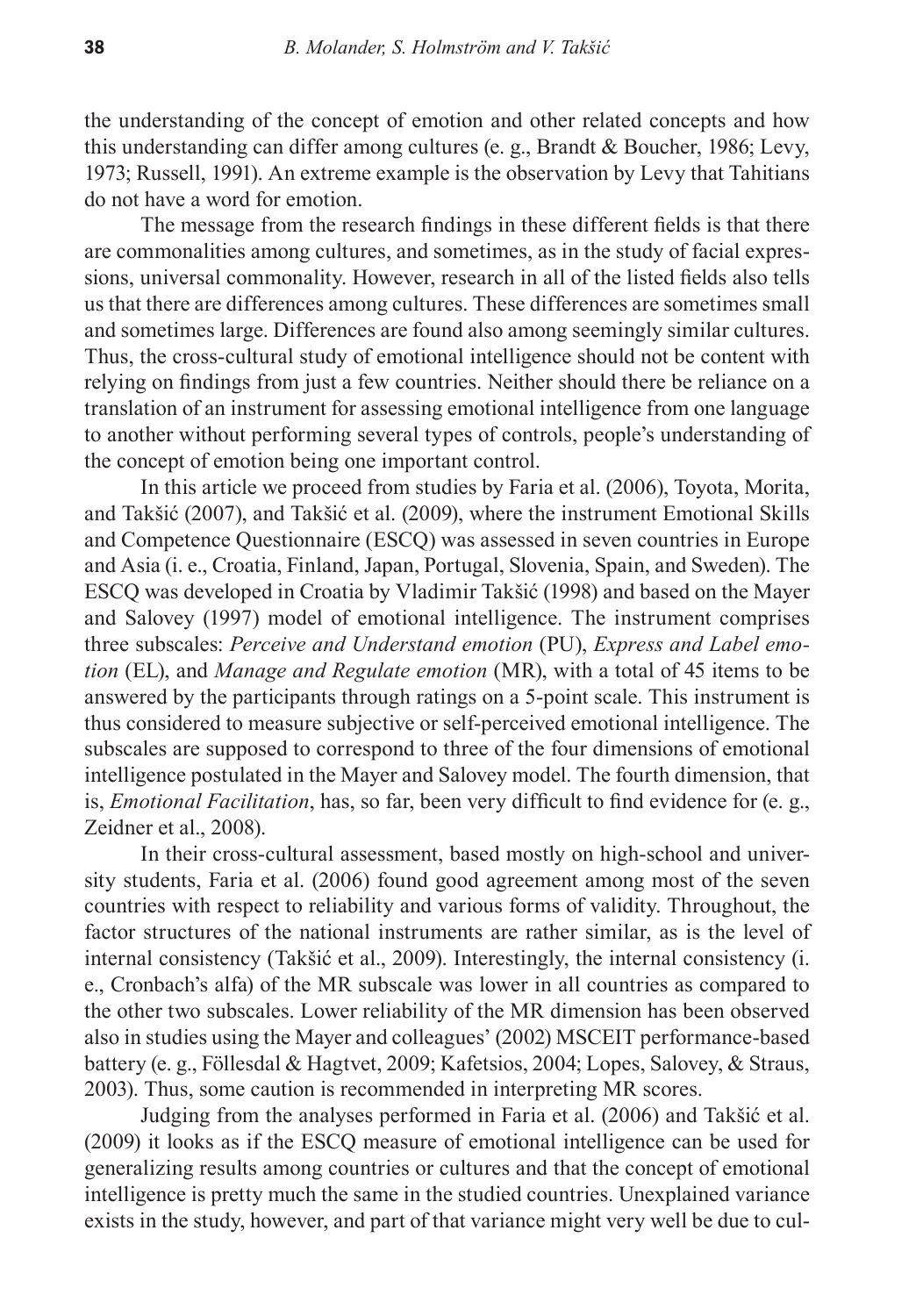tural variation. Actually, there were indications that some items in some countries were difficult to interpret as related to emotion. Hence, it is of importance to make analysis on item level, so items that do not function equivalently over groups can be identified. This is also a necessary step in evaluating the psychometric properties of the ESCQ scales, because presence of item bias affects the validity of the scales. If there are differences in response patterns among subgroups, this can be a sign of item bias known as differential item functioning (Smith, 2002; Swaminathan & Rogers, 1990; Zumbo, 1999).

Differential item functioning (DIF) exists if an item is more difficult, discriminating, or easily guessed for one group than for another. For example, all persons at a given level on one of the ESCQ scales should have the same probability of endorsing an item in the same way regardless of subgroup (e. g., sex, age, country). DIF methods focus on the trait continuum at the item level, rather than testing for differences across groups of items, which is the typical approach (Asçi, Fletcher, & Çağlar, 2009; Holmström, 2008). Variance in item means may simply reflect divergence among the groups on the construct being measured rather than differences in how the items are functioning (Bann, Iannacchione, & Sekscenski, 2005). When translating items into other languages DIF analysis is especially valuable for evaluating the agreement among items translated into different languages (Bann et al.). Items that display language-related DIF do not measure the same concepts, and therefore the results across languages are inappropriate to combine or compare. Thus, the existence of DIF could indicate a problem with the translation or be a sign of possible cultural difference.

There are several methods existing for evaluation and identification of DIF (c.f. Kristjansson, Aylesworth, McDowell, & Zumbo, 2005). In the present study ordinal logistic regression is used to evaluate DIF in ESCQ items. One of the reasons for selecting ordinal logistic regression was that this procedure is considered to be more general and flexible than the other DIF procedures (Swaminathan & Rogers, 1990). Furthermore, ordinal logistic regression is a suitable method for detecting DIF in ordinal items (Kristjansson et al.).

By using data from the Faria et al. (2006) and Takšić et al. (2009) studies it is possible to further illuminate possible cross-cultural differences by examining item bias. This will be done here by comparing the data from Croatia, Slovenia, and Sweden. The choice of these three countries is based on the fact that the first two countries share the cultural and linguistic environments to a great extent although there are still some cultural and linguistic differences among them, and that Sweden differs from both countries both culturally and linguistically, and due to socio-economic factors, possibly a little less from Slovenia than from Croatia. Also, previous studies suggest that the difference among Croatia, Slovenia, and Sweden is big enough culturally to expect some differences in ratings of emotionality (Arar & Molander, 1996; Molander & Arar, 1998, 2000; Schwartz & Rubel, 2005). To our knowledge there are no previous psychological studies examining the relationship among Croatia, Slovenia,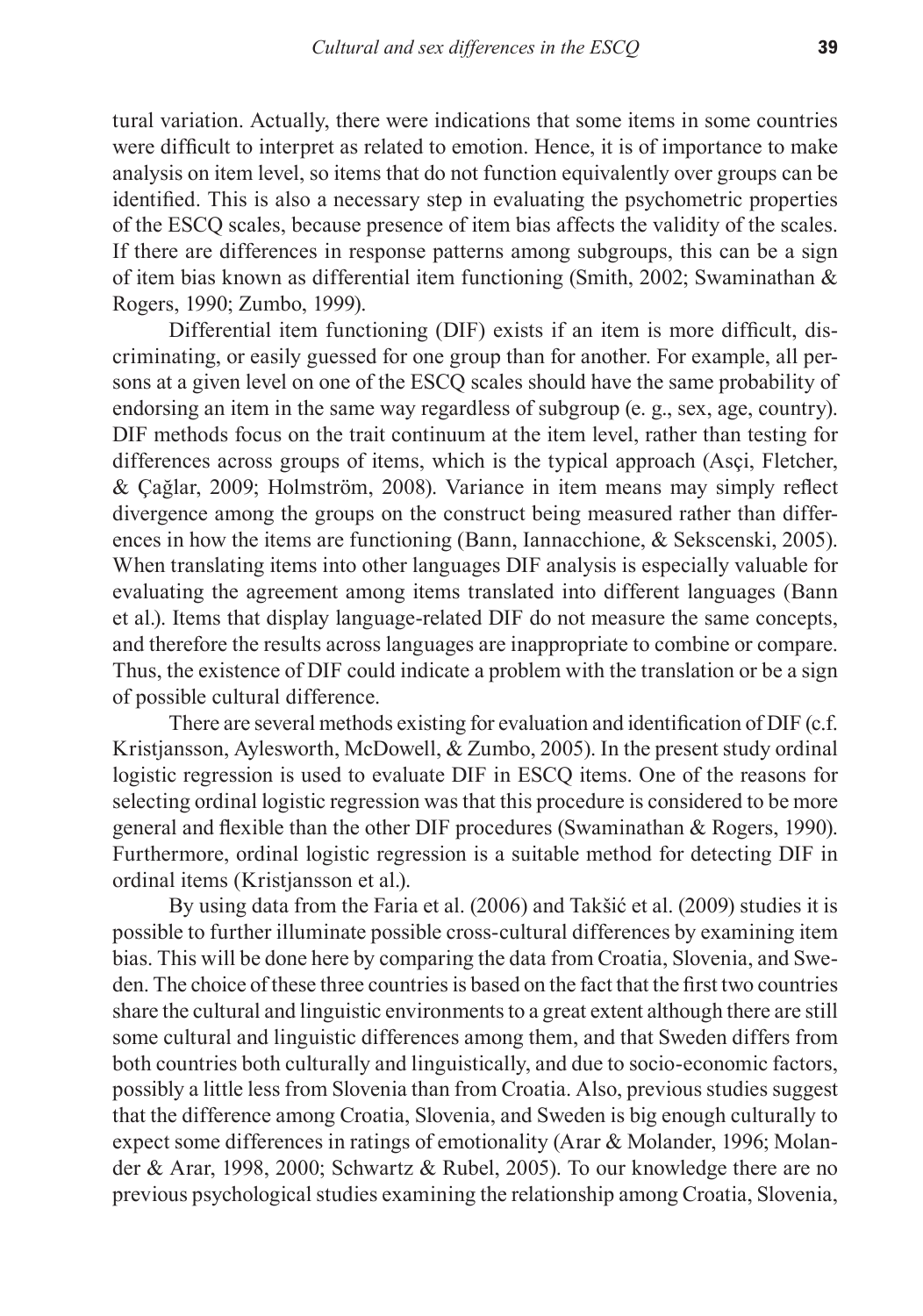and Sweden in the area of emotional skill and competence except what is reported in the studies by Faria et al. (2006) and Takšić et al. (2009). However, all European countries investigated by these authors are also part of the European Social Survey (ESS, see www.europeansocialsurvey.org), a survey sponsored by European Union and European Research Council, and presently comprising 34 countries. Mostly, sociologically based questions are asked in the survey, but occasionally questions of relevance for emotional skills are examined. Unfortunately, Croatia has not been part of the first three rounds, but in future rounds it will be possible to make finer predictions than what is possible in the present study about cultural differences among Croatia, Slovenia, Sweden and the other European countries, where the ESCQ instrument has been assessed.

To summarize, we will present the ESCQ data for Croatia, Slovenia, and Sweden, incorporating in the Method section a description of the samples and procedures used for collecting these data. After running analyses of variance on the scores we will perform DIF analyses in order to study possible biases among the three countries. In these analyses we will also examine possible sex differences, among countries, as well as within countries.

## Method

#### **Participants**

The samples in this study include a total of 1129 university students from Croatia, Slovenia, and Sweden. See Table 1 for sample characteristics.

Table 1. *Number (and percentage in parentheses) of participating men and women, mean age, and standard deviation of age in the Croatian, Slovenian, and Swedish samples*

|          | Men      | <b>Women</b> | Total | M    | SD   |
|----------|----------|--------------|-------|------|------|
| Croatia  | 201(43%) | 263(57%)     | 464   | 20.6 | 2.16 |
| Slovenia | 93 (31%) | 207(69%)     | 300   | 21.5 | 3.08 |
| Sweden   | 164(45%) | 201(55%)     | 365   | 25.0 | 7.00 |

In Table 1 the number of participants in the Swedish sample is larger and different from what is presented in the Faria et al. (2006) study. The reason for this deviation is that the size of the Swedish sample in that study (i. e.,  $n = 190$ ) was considered being too small for a reliable DIF-analysis. Also, the present sample comprises university students instead of bus drivers and nurses, who were examined in the Faria et al. study.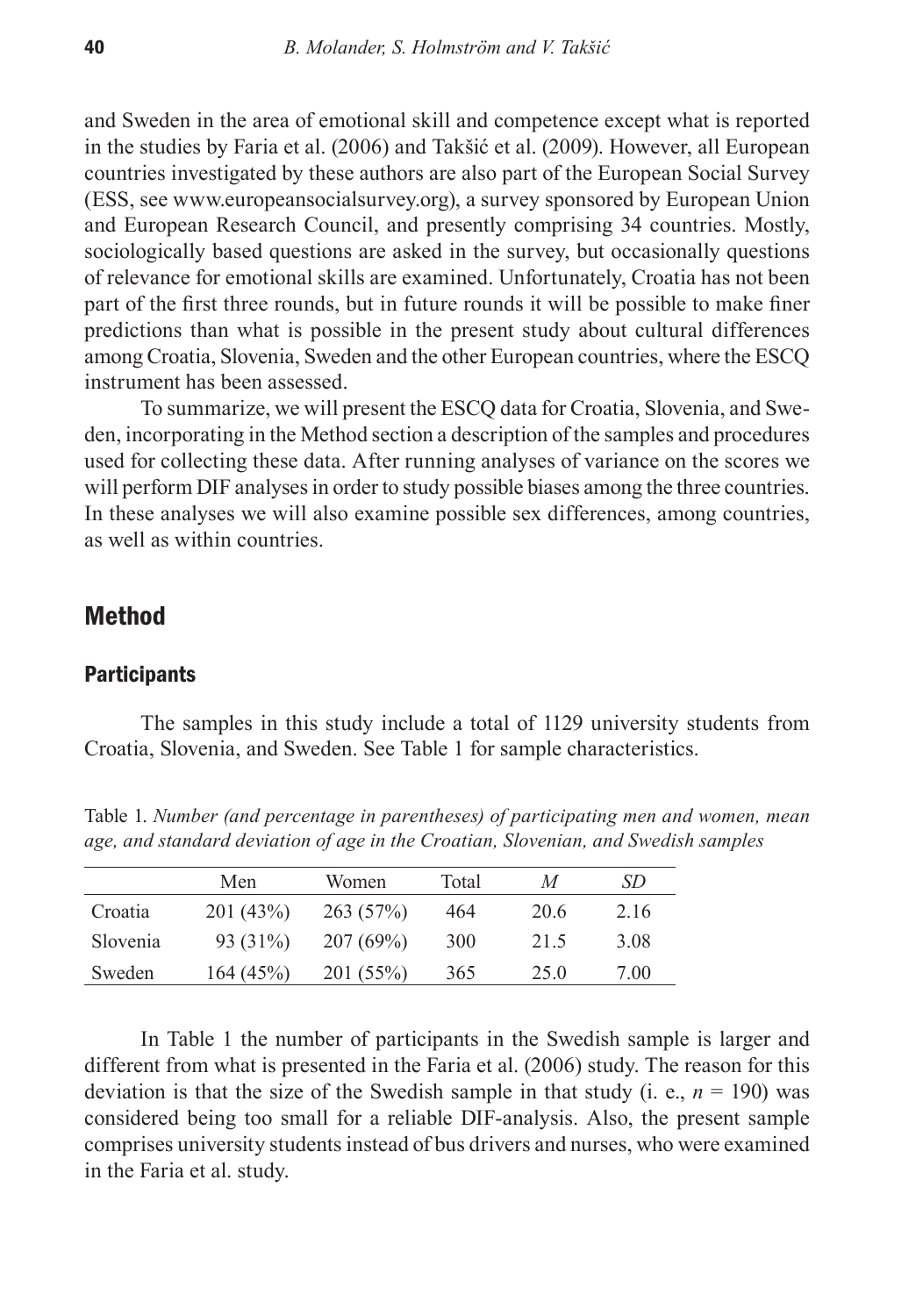### **Instrument**

The ESCQ instrument comprises 45 statements to be answered by self-ratings on a five-point scale (i. e., Never-Seldom-Occasionally-Usually-Always). In addition to total scores the instrument also provides scores for three subscales: *Perceive and Understand* (15 items), *Express and Label* (14 items), and *Manage and Regulate* (16 items). For a detailed description of the instrument, see the paper by Takšić in the present issue. The Slovenian version of the ESCQ instrument was translated directly from the original Croatian version, whereas the Swedish version was translated from an English version of the Croatian original version (Takšić, Tkalčić, & Brajković, 2001). For both the Slovenian and Swedish versions the technique of back translation was applied (e. g., van de Vjer & Hambleton, 1996).

### **Procedure**

The ESCQ was administrated to students in classes during regular school hours. Participation was voluntarily and no monetary reward was given. Before the start of the testing, the participants were introduced in general terms to the purpose of the study, and informed consent was obtained. Instructions were given about how to use the scale of the instrument. The questionnaire took about 30 minutes to finish, and the whole session lasted approximately 45 minutes.

#### Statistical methods

Internal consistencies were determined by means of Cronbach's alpha, using .70 as an acceptable level (Nunnally & Bernstein, 1994). Differences in mean values on ESCQ-subscales for country and gender were evaluated with multivariate analysis of variance (MANOVA), and analyses of variance (ANOVAs) were conducted as post-hoc tests. For the post-hoc tests Bonferroni adjustments were used. All analyses were performed in SPSS version 15.0.

In the present study ordinal logistic regression was used to evaluate DIF in ESCQ items. This DIF technique (e. g., Zumbo, 1999) is based on the ordinal logistic regression equation

 $y = b_0 + b_1 TOTAL + b_2 GRP + b_3 TOTAL \times GRP_i + \varepsilon_i$ 

where TOTAL stands for total scores and GRP stands for group. In this equation  $\varepsilon$ <sub>i</sub> is distributed with mean zero and variance  $\pi^2/3$ . Scripts for calculating DIF in SPSS are provided by Zumbo.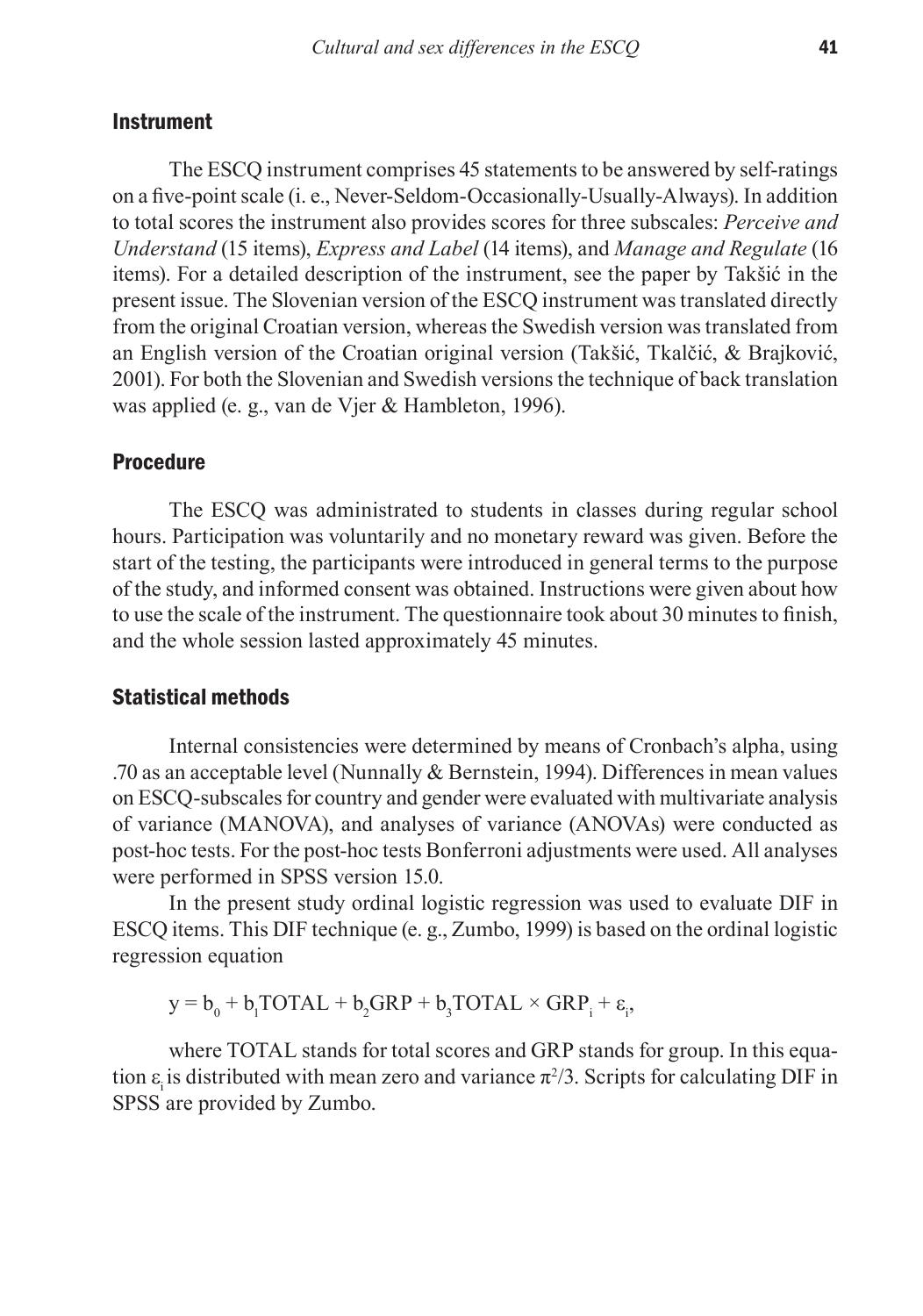## **Results**

Means and standard deviations of the ESCQ total scores and scores of the subscales are presented in Table 2 for country as well as for gender. Reliability analyses of the internal consistencies for country were performed on both the total scale and the subscales. Cronbach´s alpha values varied between .88 and .90 for the total scale. The internal consistency for the subscales ranged from .81–.89 and .82–.87 for PU and EL, respectively, to .67–.73 for the MR scale. In the later subscale alpha levels are lower than .70 for both the Swedish and Croatian samples.

|             |      | Croatia |              |     | Slovenia   |     |            | Sweden    |            |     |           |      |
|-------------|------|---------|--------------|-----|------------|-----|------------|-----------|------------|-----|-----------|------|
|             | Men  |         | Women        |     | Men        |     | Women      |           | Men        |     | Women     |      |
|             | M    | -SD     | M            | SD. | M          | SD  | M          | <i>SD</i> | M          | SD. | M         | SD   |
| <b>ESCO</b> |      |         |              |     |            |     |            |           |            |     |           |      |
| total       | 1573 |         | $16.0$ 161.1 |     | 17.2 158.6 |     | 16.0 162.1 |           | 17.2 158.6 |     | 16.0162.0 | 13.3 |
| PU          | 51.8 | 6.8     | 53.6         | 7.1 | 53.1       | 7.4 | 55.3       | 7.2       | 50.7       | 6.1 | 52.5      | 5.9  |
| EL.         | 477  | 65      | 49 Q         | 75  | 47.0       | 7.3 | 49.3       | 7.4       | 50.5       | 7.1 | 51.7      | 6.9  |
| MR          | 57.8 | 59      | 58.5         | 5.9 | 58.6       | 6.3 | 57.5       | 6.3       | 57.4       | 5.2 | 57.8      | 4.8  |

Table 2. *Means and standard deviations of ESCQ scores for Croatian, Slovenian, and Swedish samples*

*Note.*  $PU =$  Perceive and Understand (15 items);  $EL =$  Express and Label (14 items);  $MR =$  Manage and Regulate (16 items).

Due to multicollinearity between the ESCQ-total scale and the subscales, a univariate analysis of variance was made for the ESCQ-total scale. The only significant difference in this analysis was obtained for Sex,  $F(1, 1123) = 12.43$ ,  $p < .000$ ,  $\eta^2$  $= .01$ , women showing higher score than men. A 3 (Country)  $\times$  2 (Sex) multivariate analysis of variance (MANOVA) was conducted to determine the extent to which Countries and Sex differed in the subscales. The assumption of homogeneity was broken, and therefore the more robust Pillai´s trace was used when reporting significant differences. The MANOVA revealed multivariate effects for both Country and Sex, for Country  $F(6, 2244) = 20.22$ ,  $p < .000$ , Pillai's trace = .10,  $\eta^2 = .05$ , and for Sex,  $F(3, 1121) = 10.70, p < .000$ , Pillai's trace = .03,  $p^2 = .03$ . When looking separately on each of the subscales, the trend was the same with significant differences in two out of three subscales. ANOVAs showed effects of Country for PU, *F*(2, 1123) = 10.88,  $p < .000$ ,  $\eta^2 = .02$ , as well as for EL,  $F(2, 1123) = 18.80$ ,  $p < .000$ ,  $\eta^2 = .03$ . Also for the Sex factor the same two subscales showed effects,  $F(1, 1123) = 21.14$ ,  $p < .000$ ,  $\eta^2 = .02$ , and  $F(1, 1123) = 13.27, p < .000, \eta^2 = .01$ , for PU and EL, respectively. For both scales women showed higher scores than men. Post-hoc tests of analyses of variance (ANOVAs) with Bonferroni adjusted alpha levels were conducted to reveal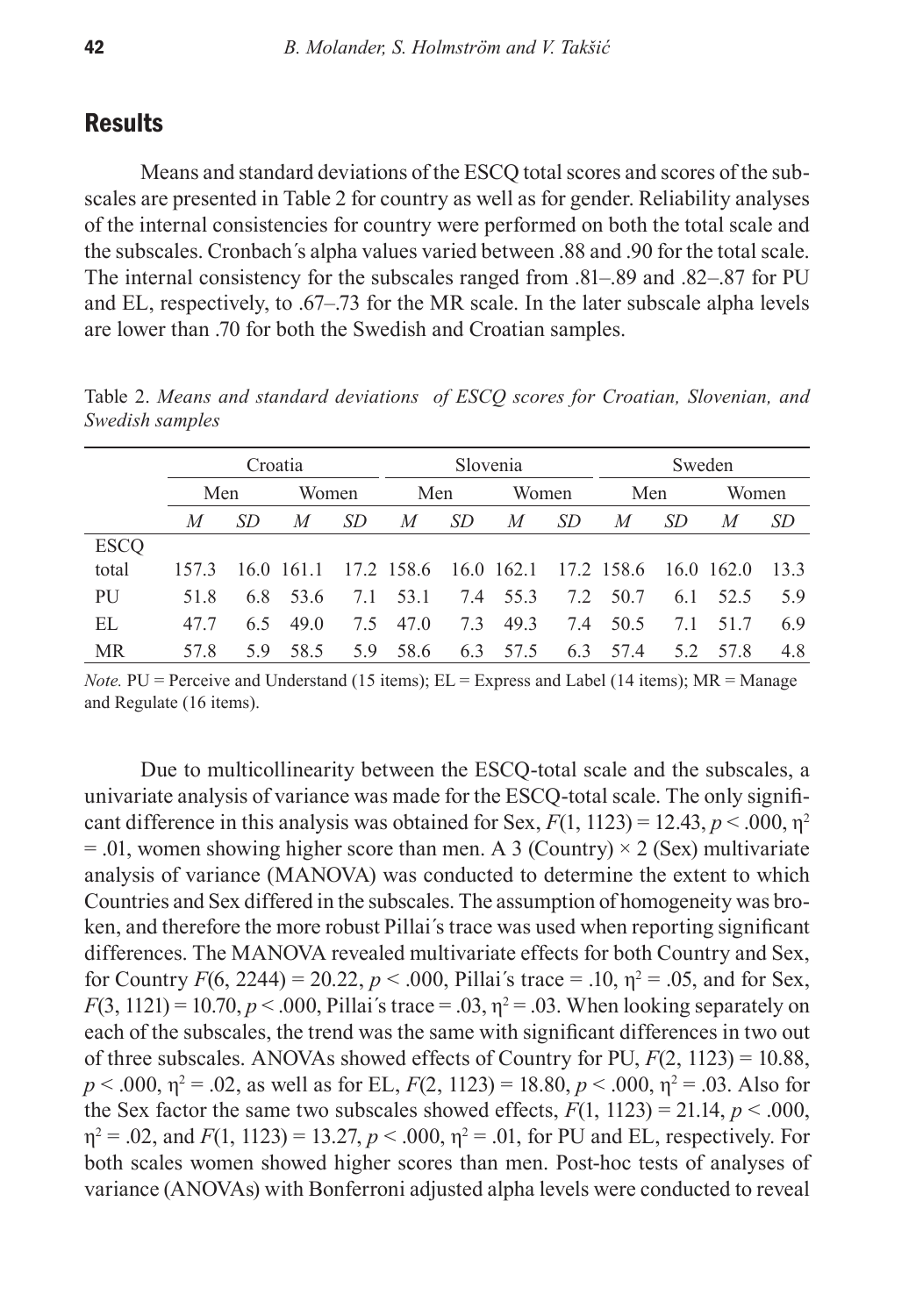significant differences among countries. For the PU scale the Slovenian sample scored significantly higher than the two other two samples (*p*s < .001), and for the EL scale the Swedish sample scored higher than the others ( $p_s$  < .000).

Zumbo´s (1999) DIF-concept measures the effects of group and the interaction over and above the total-scale score. The test for statistical significance follows a hierarchy of steps for entering variables into the model. In the first step the total score variable is entered, at the second step the grouping variable (e. g., Sex) is included. In the last step, the interaction term between the variables is included in the first and second stage entered. The last step in the analysis describes whether the difference between the group responses of an item changes over the latent variable continuum. With the results from the chi-squared test for logistic regression from the first and third step, one can calculate the significant level through subtracting the chi-squared value in step three from the value in the first step. The differences in chi-squared value can then be compared to its distribution function with 2 degrees of freedom  $(3-1 = 2 df)$ . To calculate the *R*-squared level, the same procedure is used as for chisquared calculation. For an item to be classified as displaying DIF, two criteria must be met: First, the chi-squared must have a *p* value less or equal to .01. Secondly, the effect size measure must have an *R*-squared value of at least .035. In this study the effect-size criteria suggested by Jodoin & Gierl (2001) is used when quantifying the magnitude of DIF, that is, DIF is negligible for effect-size values below .035, moderate for levels between .035 and .070, and large for levels above .070.

Results of the DIF calculations are depicted in Figures 1 and 2. Number of items with values equal to or higher than .035 for each country comparison and for each scale are shown in Figure 1. Number of critical items for each country comparison and sex are shown in Figure 2.

Figure 1 reveals that the number of items demonstrating DIF is quite large for the total-score measure of the ESCQ instrument. The largest proportion of biased items was found in the Croatian-Swedish comparison, a noticeably smaller proportion in the Croatian-Slovenian comparison, and with the Slovenia-Sweden comparison in between. The same relationships are observed for PU and EL subscales, the MR subscale showing a small deviation, such that a somewhat larger proportion is found for Croatia-Slovenia than for Slovenia-Sweden. It should be noticed also that, generally, the MR scale shows larger DIF proportions than the other two subscales. In Figure 2 it is shown that the proportions of DIF are quite equal for men and women in all country comparisons with a slight male predominance for Croatia-Sweden and Slovenia-Sweden and with a somewhat larger proportion of DIF for women as compared to men in the Croatian-Slovenian comparison. A comparison of sex in each subscale did not reveal any distinct pattern.

Possible effects of sex were examined also within each national sample. Results are shown in Table 3. The total-score measure shows that there are very few biased items in each national version of the instrument. Similar calculations for the subscales showed that for both Croatia and Slovenia there were no biased items at all in the EL and MR scales.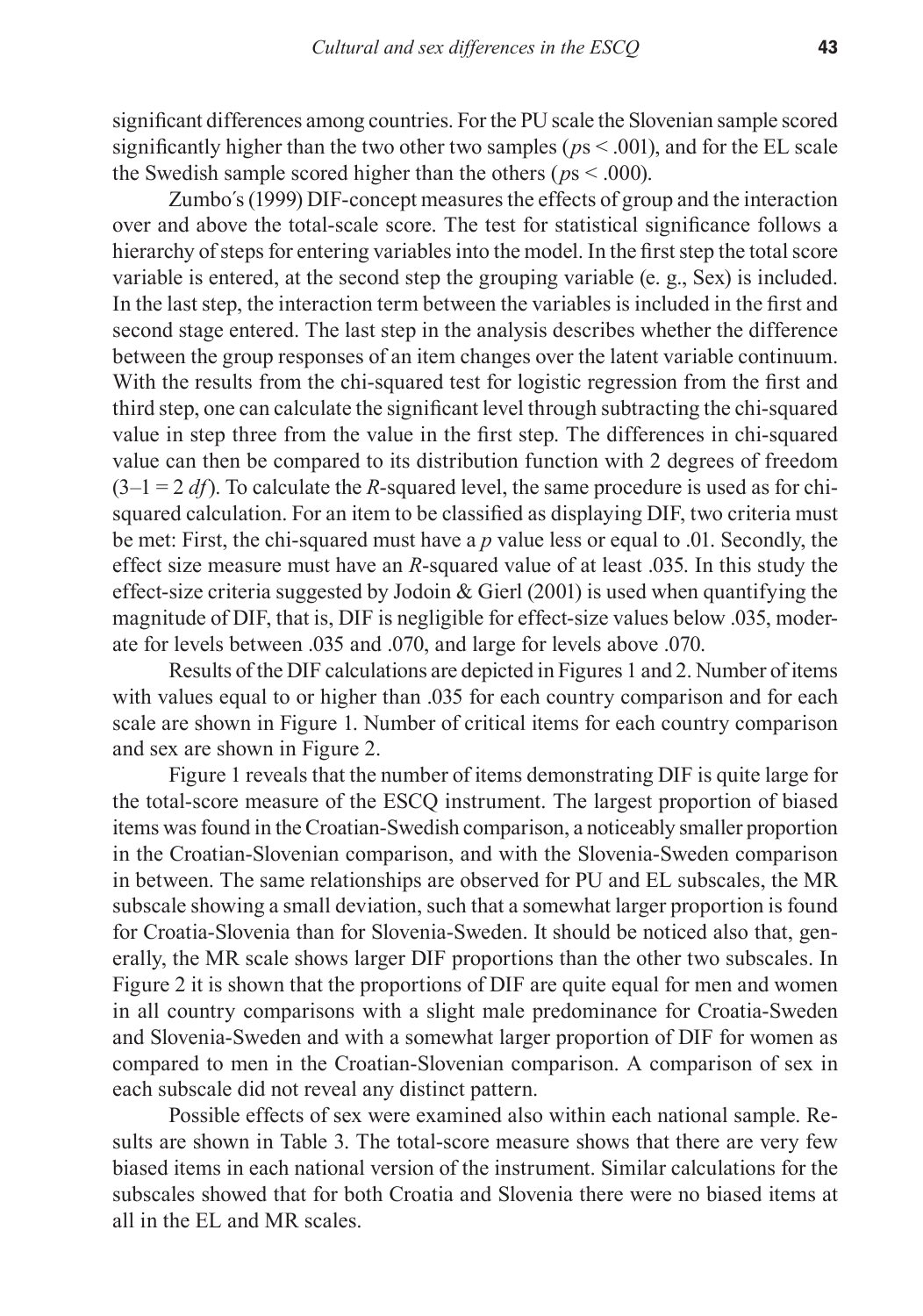

*Figure 1.* Number of DIF items as a function of country comparison and ESCQ scale. Proportion of DIF items of total number of items in the scale is shown above each bar.

Table 3. *Number of DIF items in comparisons of sex differences for each ESCQ scale and country* 

|          | <b>ESCO</b>         |    |     |    |
|----------|---------------------|----|-----|----|
|          | <b>Total Scores</b> | PU | EL. | MR |
| Croatia  |                     |    |     |    |
| Slovenia |                     |    |     |    |
| Sweden   |                     |    |     |    |

*Note.*  $PU =$  Perceive and Understand (15 items);  $EL =$  Express and Label (14 items);  $MR =$  Manage and Regulate (16 items).

In Table 4 are listed the five items with the highest DIF values (all over .07) for each country comparison together with the five items with the lowest effect values of those items that are below the DIF criterion (all below .035) in all country comparisons. This table does not suggest any simple pattern for understanding the differences among the country comparisons, except that items from all three subscales are represented, and that some items appear in more than one comparison. Of the five items in the Croatian-Swedish comparison only one item was unique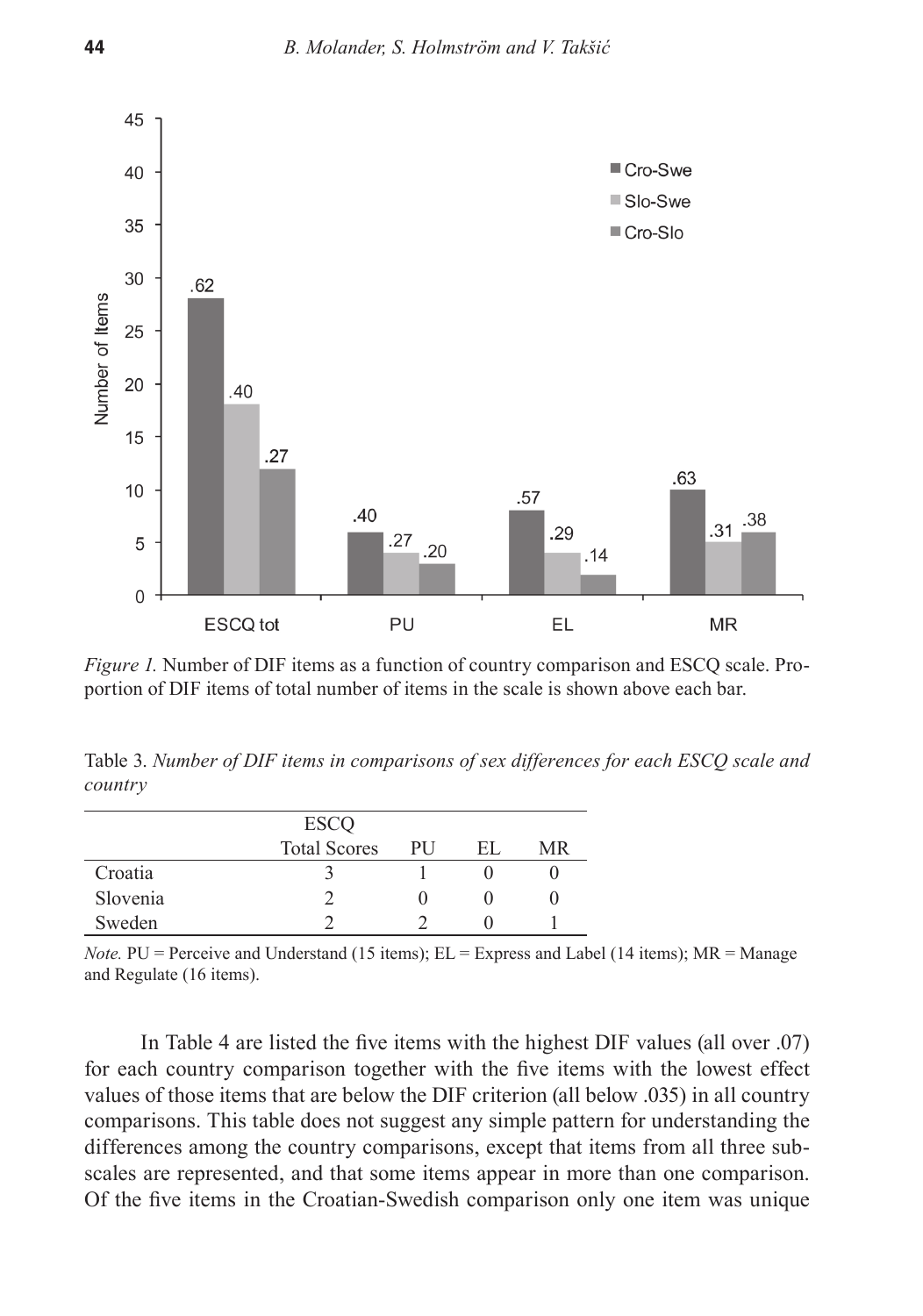

*Figure 2.* Number of DIF items for total ESCQ scores as a function of country comparison and gender. Proportion of DIF items is shown above each bar.

for that comparison. Only one item was unique also for the Croatian-Slovenian and Slovenian-Swedish comparisons, respectively. No item occurs in all comparisons, however. It should be noted that three of the five items shown in the right-hand column belong to the MR scale.

## **Discussion**

As shown by the statistical analyses of the ESCQ scores, significant overall differences were obtained for both countries and sex. More specifically, the differences among countries were found for the PU (Perceive and Understanding) and the EL (Express and Label) subscales. Slovenia showed higher scores than Croatia and Sweden in the PU scale, and Sweden showed higher scores than Croatia and Slovenia in the EL scale. Our rather rough predictions about cultural differences in the introductory section, that is, that Croatia and Slovenia should be relatively close, with Sweden deviating from both countries but possibly less from Slovenia, are not fully in agreement with the results, although our predictions were intended for the total scores in the first place. Overall, women scored higher than men as expected,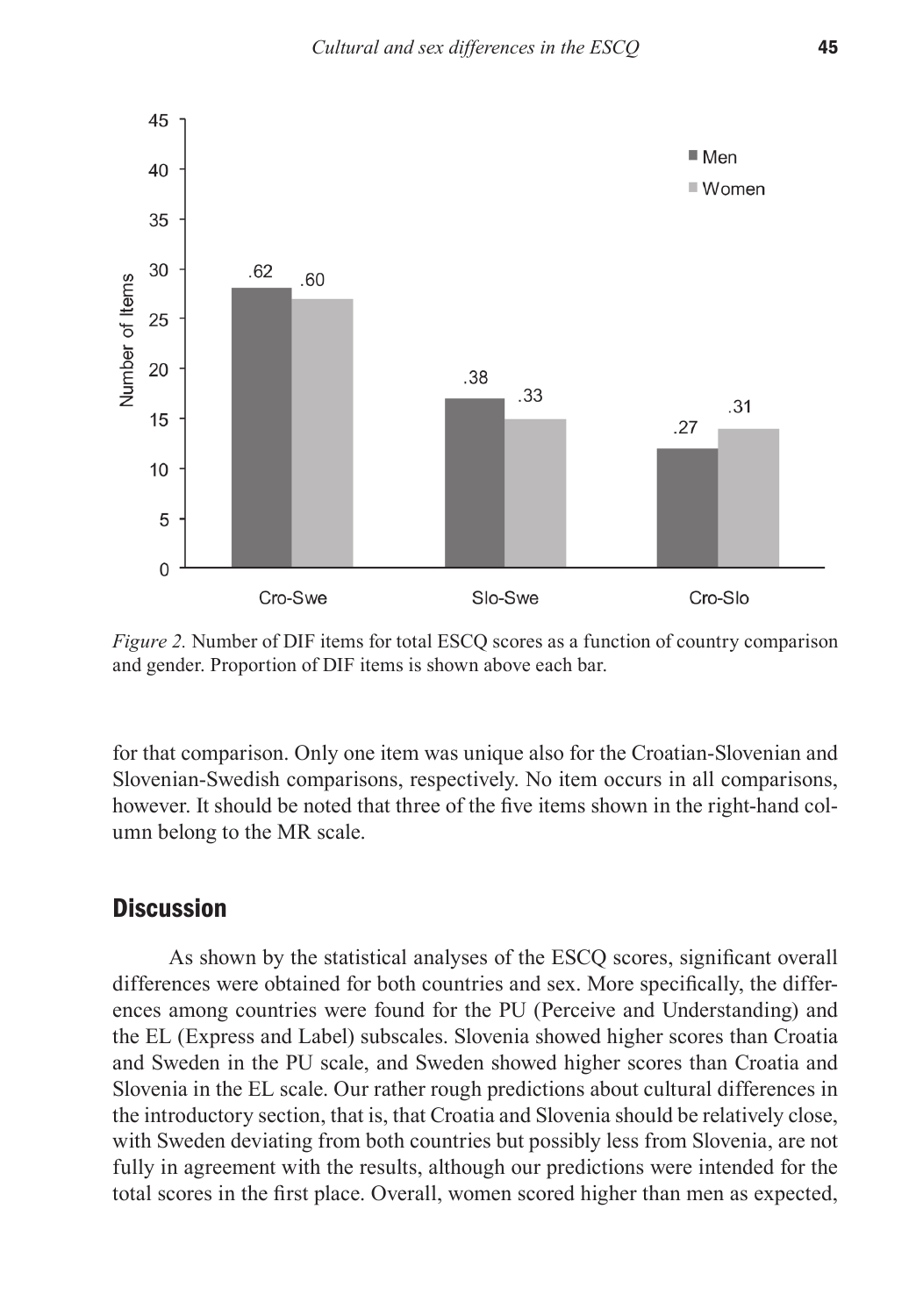Croatia-Sweden Croatia-Slovenia Slovenia-Sweden All Comparisons Items with Lowest DIF 1 When I don´t like a person, I find ways to let him/her know (MR,7) I can easily think of a way to approach a person I like (EL,16) I can say that I know a lot about my emotional state (EL,24) People can tell what mood I am in (EL,28) 2 When I see how someone feels, I usually know what has happened to him (PU,14) I study and learn best, when I am in a good mood and happy (MR,11) When I don´t like a person, I find ways to let him/her know (MR,7) If I really want to, I will solve a problem that may seem insoluble (MR,12) 3 I study and learn best, when I am in a good mood and happy (MR, 11) I am able to tell the difference if my friend is sad or disappointed (PU,15) I am able to tell the difference if my friend is sad or disappointed (PU,15) There is nothing wrong with how I usually feel (MR,30) 4 I have found it easy to display fondness for a person of the opposite sex (EL,41) When I see how someone feels, I usually know what has happened to him  $(PU,14)$ If I observe a person in the presence of others, I can determine precisely her/his emotions (PU,25) I usually understand why I feel bad (EL,32) 5 If I observe a person in the presence of others, I can determine precisely her/his emotions I can say that I know a lot about my emotional state (EL,24) I am able to maintain a good mood even if something bad happens (MR,1) I try to keep up a good mood (MR,33)

Table 4. *The five items with the highest effect values in the DIF analysis on total ESCQ scores in each country comparison, and the five items with the lowest effect values below the DIF criterion (right-hand column)* 

*Note.* Scale origin and item number is given within parenthesis.

(PU,25)

although it should be noted that in two of the seven countries presented in the papers by Faria et al. (2006) and Takšić et al. (2009) there were differences in the opposite direction. There were no interactions between sex and country or between sex and scale in the present analyses, but with all seven countries involved Takšić et al. (2009) reported significant Sex x Country interactions for the PU and EL scales.

What is striking in the present set of data is that the differences among countries in terms of mean scores are quite small, the difference between men and women being three times as large as the difference among countries. Normally, as in cross-cultural research on values (e. g., Schwartz & Rubel, 2005) it is the other way around, cultural effects are much larger than sex difference effects. This is true also here if the results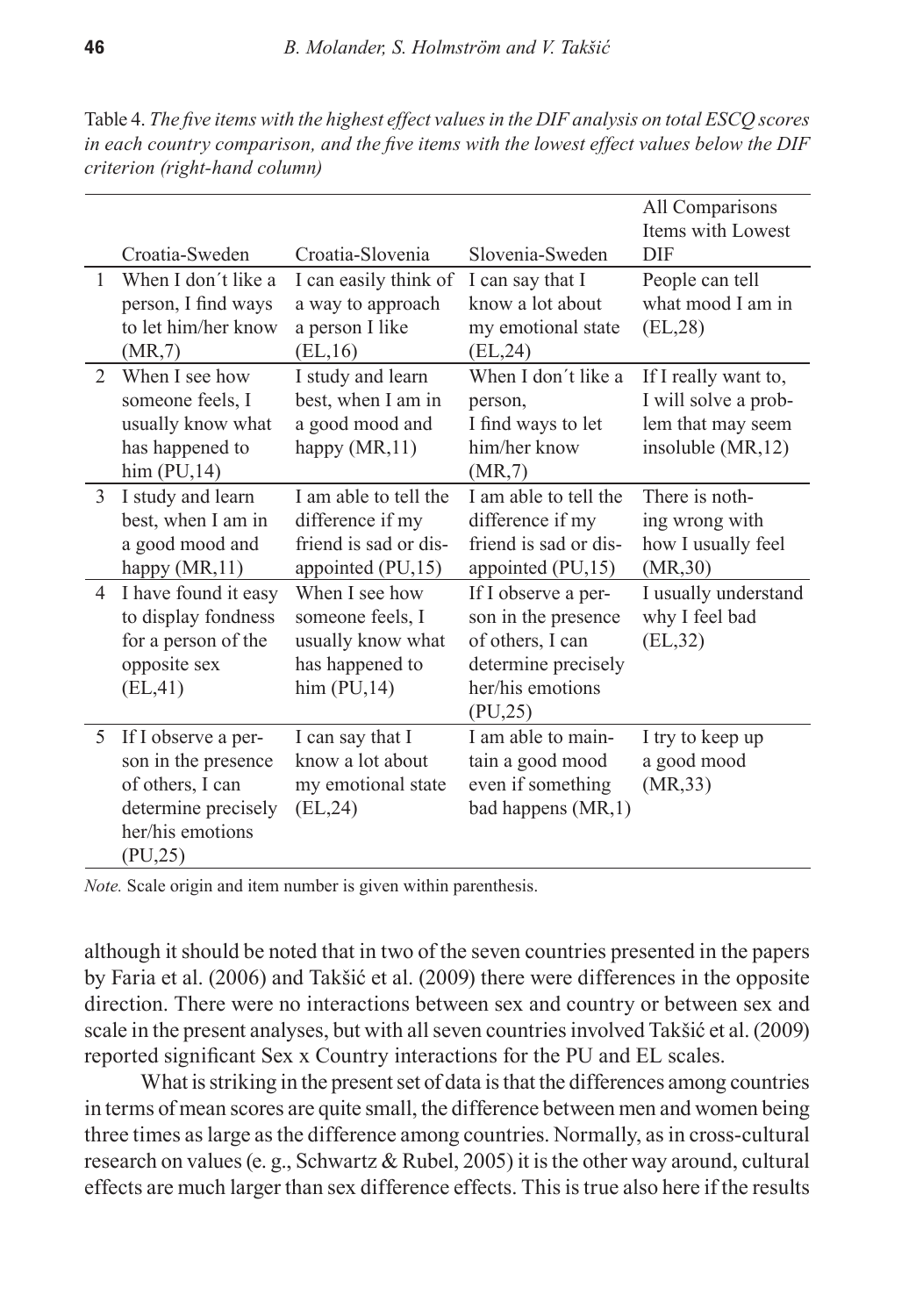on the separate scales are considered. Judging from the η<sup>2</sup> *-*measure in the ANOVA calculations, effects are generally larger for country than for sex. The weak cultural effect is anyway indicated by the lack of significant results for the MR subscale and for total ESCQ scores. In the Faria et al. (2006) and Takšić et al. (2009) studies the present three countries were compared with Portugal, Finland, Spain and Japan. The only country standing out from the others with respect to total scores is Japan. Such a result suggests that the ESCQ instrument is not sensitive enough to detect European cultural variation in emotional skills and competence, especially if data are based on such a rather homogenous group of participants as the university students in this study. It could also be argued that making cross-cultural comparisons with as few countries as here is quite risky, as the full range of emotional competence might be missed (Schwartz & Rubel).

The analysis of differential item functioning provides quite a different picture of the obtained data. As shown in Figures 1–2 and Tables 3–4, item bias is frequent in all scales, and the proportion items which are biased in the scales is varying from .14 to .63. The extent of bias in the ESCQ instrument is thus considerable, as judged by the present analysis. Furthermore, the extent of the bias seems to be a function of which countries that are compared. For all scales the Croatian-Swedish comparison gives rise to the highest proportions of item bias, followed by the Slovenian-Swedish comparison with proportions at a clearly lower level, and by the Croatian-Slovenian comparison showing proportions at the lowest level. Interestingly, these data are more in line with our hypothesis about cultural differences than the mean scores data. Somewhat surprisingly, though, Croatia and Slovenia differed more than expected, and Sweden and Slovenia differed less than expected. However, the Schwartz and Rubel studies (2005) on values, such as benevolence, tradition, security, and conformity, and where Croatia, Slovenia and Sweden are included, suggests a similar pattern for these three countries.

Not surprisingly, the observed pattern for countries was obtained also for sex. Croatian men compared with Swedish men and Croatian women compared with Swedish women yielded the highest proportions of item bias, followed by corresponding comparisons for Slovenia-Sweden and Croatia-Slovenia. Note, however, that very little item bias was observed when sex comparisons were performed within each country. Thus, the existence of item bias in the ESCQ instrument is likely to be primarily related to cultural differences or differences in translations of the items, rather than to sources inherent in the instrument.

The inclusion of Table 4 in this paper is primarily intended as an illustration of part of the results of the DIF procedure. It seems quite clear, however, that it will be pretty difficult to make conclusions about cultural differences or translation errors just by looking at the items in the table. The picture looks complex with some items occurring in more than one comparison and with no clear pattern among the subscales. Admittedly, Table 4 comprises quite few items, and a more thorough look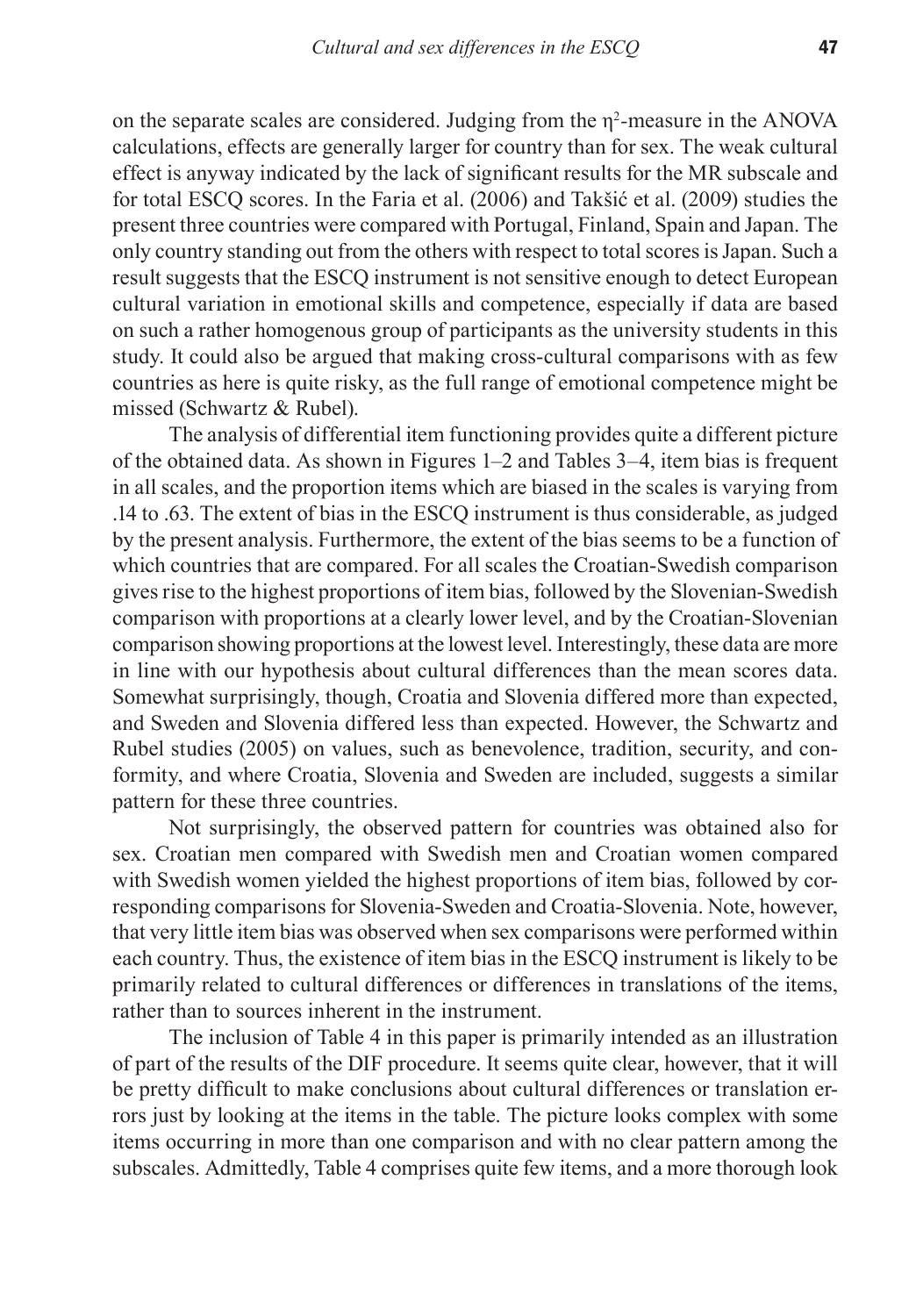at all DIF items might give a better hint. Also, the inclusion of low-DIF items in the table suggests one hypothesis that could be examined better in the total material, that is, it looks as if low-DIF items have a simpler structure than the high-DIF items, and that all of them requires judgements only about the respondent. Most of the high-DIF items require judgment about situations where somebody else is involved. Thus, with increased item complexity the likelihood of DIF due to cultural differences might increase. However, before strong conclusions about cultural differences in the ESCQ instrument can be made it is necessary to consider alternative explanations.

One such explanation of high relevance here is related to the translation procedures and the question if those procedures might be different for different country comparisons. In the present case the original Croatian version of the instrument was translated to English (Takšić et al., 2001) and from English to Swedish. Quite a lot of effort was put into the Croatian-English version by professional linguistic people, who were native speaking Croats and fluent in English. Presumably, high knowledge of Croatian language was the case also in the Slovenian translation. Back-translation procedures were used for both the Slovenian and Swedish versions. Still, it is possible that some subtle differences in meaning have appeared in the various translated versions. It is also likely that back-translation and communication with the author of the instrument is easier for a Slovenian researcher than for a Swedish researcher due to general familiarity of the Croatian language and culture. When clusters of countries are compared, as in the present paper, it seems important to confirm translations not only in relation to the original country, but also to the other participating countries. Obviously, in future studies more attention has to be directed to the translation of the instrument (see Hambleton, 2001; van de Vijver & Hambleton ,1996; van de Vijver and Leung, 1997, for valuable guidelines).

In addition to bias related to items and the translation of the instrument, biases related to method may occur. The method for collecting data it is quite simple and straightforward and participants do not need much instruction. In the present study the procedure employed seems to have been carried out in a similar fashion in all three countries, although differences are likely to exist concerning, for example, test environment, way of presenting the study and explanation of how to use the scale. It is important, of course, that scalar equivalence is established in cross-cultural research (van de Vijever & Leung, 1997). There is high reliance on the test experience of the associated researchers, but a test manual describing how ESCQ should be distributed and managed may nevertheless be of value for reducing some of the error variance occurring during data collection. Our impression, though, is that the method is quite robust and reliable and not likely to be the cause of the DIF effects.

It is important that the participants in different countries are comparable with respect to background factors such as education. Here the samples are very homogenous as the participants are university students. Such a sample is a good choice in the present context, because students also are quite acquainted with test situations and with receiving verbal instructions in a group setting. It is possible, of course, that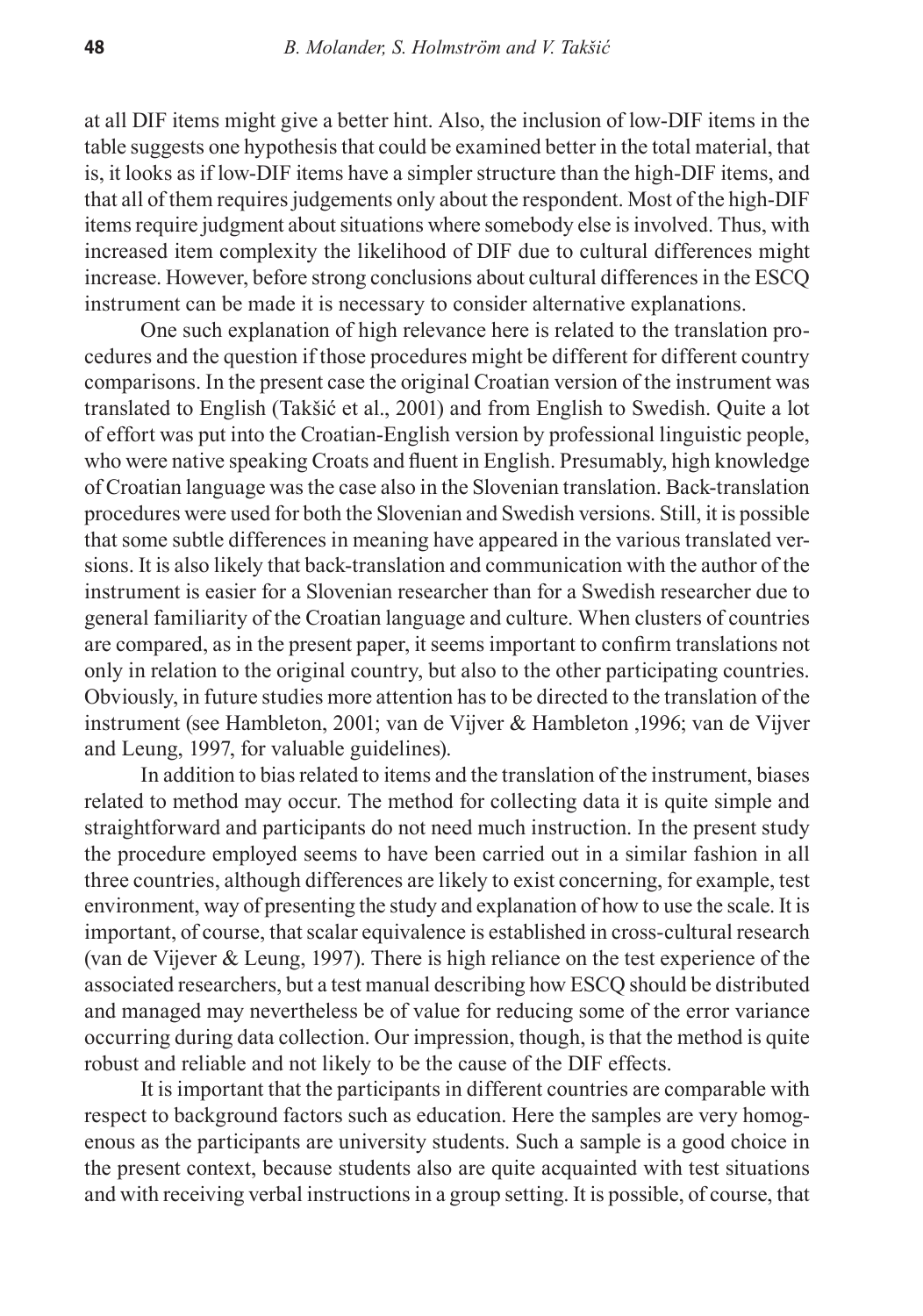students from different countries may differ in terms of university requirements and high school qualifications, but such differences are probably small in comparison with the effects of the general level of education. Thus, we don't consider the present choice of samples to be a problem. Nevertheless, future national studies should extend the choice of samples to include groups with varying cultural and educational backgrounds. Hopefully, such a national routine would also contribute to making international comparisons less biased with respect to choice of samples.

The DIF variation could definitely contribute irrelevant construct variance to the ESCQ instrument. Although the studies by Faria et al. (2006) and Takšić et al. (2009) showed good consistency in factor structure among the seven countries, there is certainly room for improvement. Furthermore, internal reliabilities are generally high, only the MR scale shows lower values, close to the .70 criterion. This lower reliability seems to be of some importance, because, as shown in Figure 1, the proportions of DIF are somewhat higher in the MR scale than in the PU and EL scales, and the relation among the three countries is changed, as well. Still, the same picture remains, that is, DIFs are plenty, and the number of DIFs for Croatia and Sweden is larger than for Slovenia and Sweden, and smallest for Croatia and Slovenia.

The large number of DIFs, more than half the number of items in the ESCQ total scale for the Croatian-Swedish comparison, could very well be a consequence of a too liberal criterion for flagged items. Different criteria exist in different models (e. g., Clauser & Mazor, 1998; Myers, Wolfe, Feltz, & Penfield, 2006; Swaminathan & Rogers, 1990; Zumbo, 1999). In the original paper by Zumbo the effect size criterion was set to 0.13. But this criterion is considered by Jodoin and Gierl (2001) to be too strict. They point out that there has been a lack of investigations of the effect size levels. Jodoin and Gierl evaluated the effect size measure and came up with a less restrictive threshold criterion, which has been used in the present study and in other studies (e. g. Escorial & Navas, 2007; Jette, Haley, Ni, Olarsch, & Moed, 2008). Although the choice of criterion level is no matter to take easy, the criterion used here is not likely to change the pattern of DIF much compared to other criteria in use.

If DIF is observed, what should be done? According to Zumbo (1999) it is not a good idea to get rid of such items. First, dropping items may limit too much the domain that is of interest. Secondly, the fact that an item is flagged for DIF does not mean that this item necessarily is biased. One has to follow up such items with various item analyses. On the other hand, if an item is not flagged there is no bias. In the present case, it will be necessary to inspect all DIF items carefully to begin with, bearing in mind the constructs emanating from the original EI model of the instrument. Different kinds of item analyses can then be performed, as, for example, checking uniform and nonuniform items, and using iterative procedures (e. g., van de Vijver & Leung, 1997). Replicating the DIF analyses on other samples from the same countries, and extending the analyses to the four other countries included in the Faria et al. (2006) study are other steps to be taken in future studies.

In conclusion, this study demonstrates the importance of performing analyses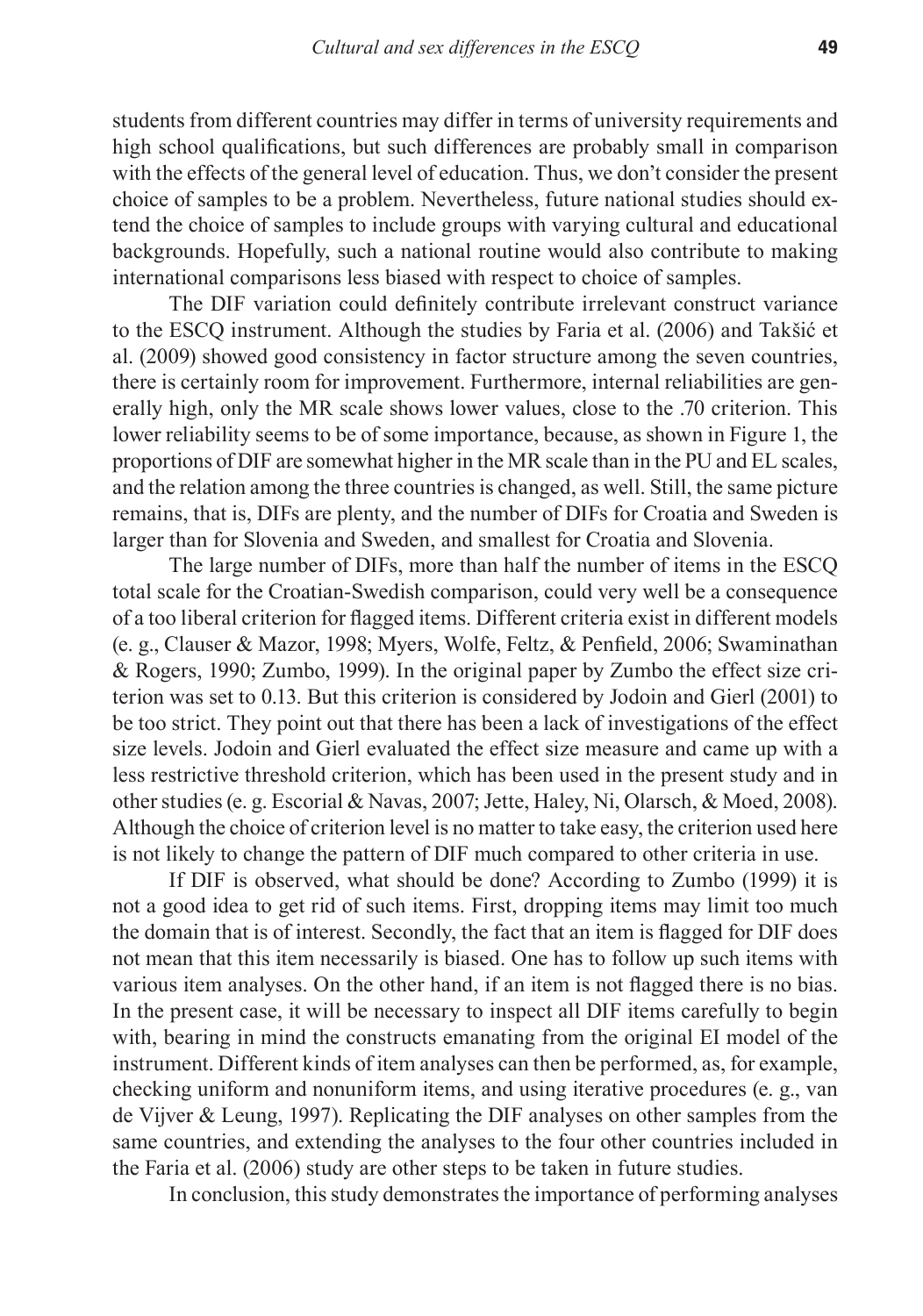of differential item functioning in a test instrument, even if that instrument has been proven to possess good psychometric qualities with respect to validity and reliability. Especially important are such analyses in the context of cross-cultural studies. Validation of the instrument, including DIF analyses, must be considered again whenever new cultural groups enter into the research. This study thus illustrates some of the problems to be faced by the instruments presently available for the study of emotional intelligence. Fortunately, most of these problems are possible to deal with.

## **References**

- Arar, Lj., & Molander, B. (1996). Croatian norms for familiarity, emotionality, motor activity, and memorability of 444 actions. Godišnjak Odsjeka za psihologiju [*Annual Report of Department of Psychology]*, 4-5, 7-51.
- Asçi, H., Fletcher, R. B., & Çağlar, E. (2009). A differential item functioning analysis of the PSDQ with Turkish and New Zealand/Australian adolescents. *Psychology of Sport and Exercise, 10*, 12-18.
- Bann, C. M., Iannacchione, V. G., & Sekscenski, E. S. (2005). Evaluating the effect of translation on Spanish speakers' ratings of Medicare. *Health Care Financing Review, 26*, 51-65.
- Bar-On, R. (1997). *The Emotional Intelligence Inventory (EQ-i): Technical manual*. Toronto, Canada: Multi-Health Systems.
- Biehl, M., Matsumoto, D., Ekman, P., Hearn, V., Heider, K., Kudoh, T., & Ton, V. (1997). Matsumoto and Ekman's Japanese and Caucasian facial expressions of emotion (JACFEE): Reliability data and cross-national differences. *Journal of Nonverbal Behavior*, *21*, 3-31.
- Brandt, M. E., & Boucher, J. D. (1986). Concepts of depression in emotion lexicons of eight cultures. *International Journal of Intercultural Relations*, *10*, 321-346.
- Clauser, B. E., & Mazor, K. M. (1998). Using statistical procedures to identify differential item functioning test items. *Educational Measurement: Issues and Practice, 17*, 31-44.
- Ekman, P., Friesen, W. V., & Ellsworth, P. (1972). *Emotion in the human face*. New York: Garland.
- Escorial, S., & Navas, M. J. (2007). Analysis of the gender variable in the EPQ-R scales using differential item functioning techniques. *Educational and Psychological Measurement, 67*, 990-1001.
- Faria, L., Lima Santos, N., Takšić, V., Räty, H., Molander, B., Holmström, S., Jansson, J., Avsec, A, Extremera, N., Fernandez-Berrocal, P., & Toyota, H. (2006). Cross-cultural validation of the Emotional Skills and Competence Questionnaire (ESCQ). *Psicologia*, *20*, *95-127.*
- Föllesdal, H., & Hagtvet, K. A. (2009). Emotional intelligence: The MSCEIT from the perspective of generalizability theory. *Intelligence, 37,* 94-105.
- Hambleton, R. (2001). The next generation of the ITC test translation and adaptation guidelines. *European Journal of Psychological Assessment, 17,* 164-172.
- Helm, J. E. (1992). Why is there no study of cultural equivalence in standardized cognitive ability testing? *American Psychologist*, *47*, 1083-1101.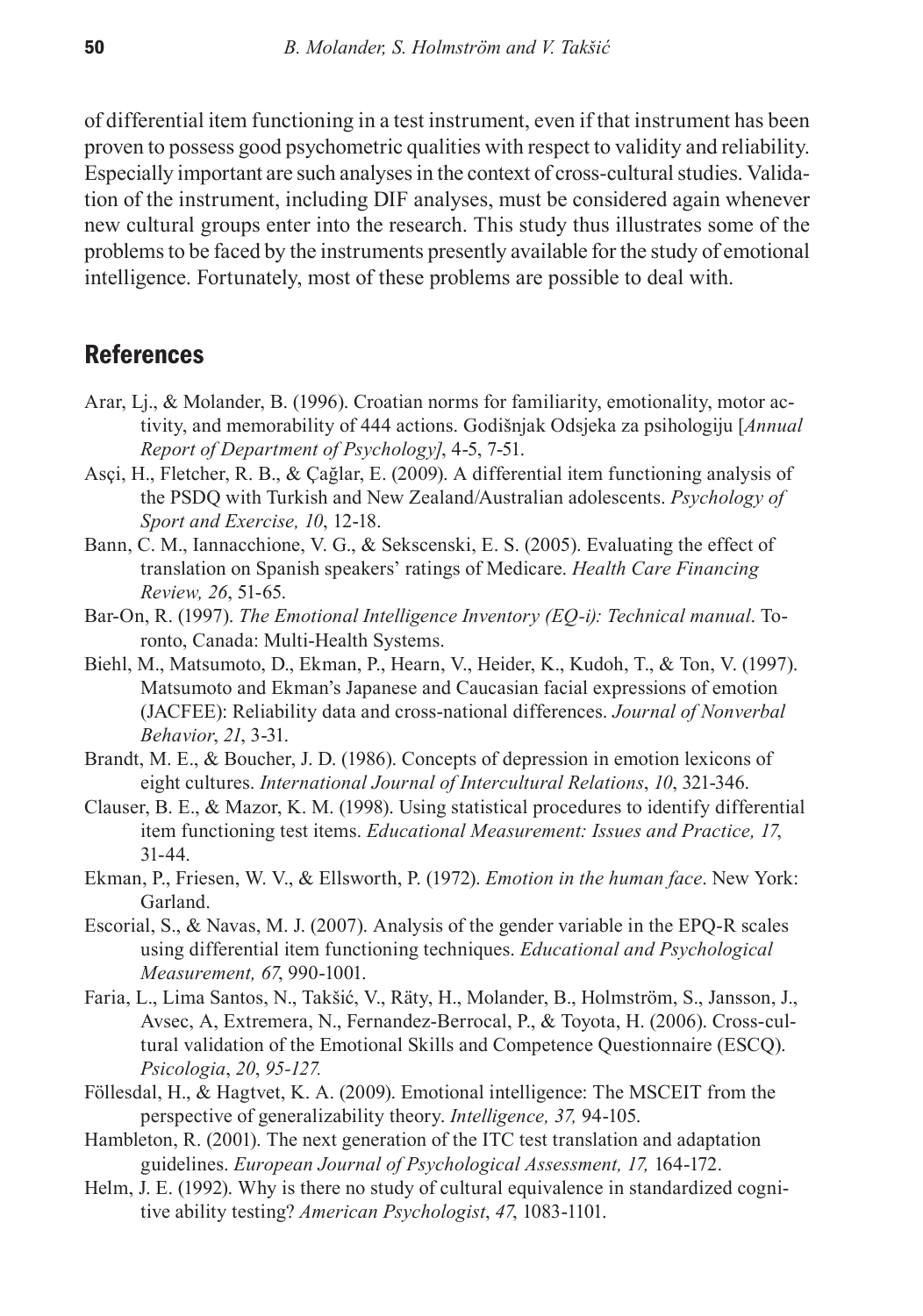- Holmström, S. (2008). *Workplace stress measured by Job Stress Survey and relationships to musculoskeletal complaints*. Doctoral dissertation, Umeå University, Umeå, Sweden.
- Izard, C. E. (1971). *The face of emotion*. New York: Appleton-Century-Crofts.
- Jette, A. M., Haley, S. M., Ni, P., Olarsch, S., & Moed, R. (2008). Creating a computer adaptive test version of the late-life function and disability instrument. *The Journals of Gerontology: Series A, Biological Sciences and Medical Sciences, 63*, 1246-56.
- Jodoin, M. G., & Gierl, M. J. (2001). Evaluating type I error and power rates using an effect size measure with the logistic regression procedure for DIF detection. *Applied Measurement in Education, 14*, 329-349.
- Kafetsios, K. (2004). Attachment and emotional intelligence abilities across the life course. *Personality and Individual Differences*, *37*, 129-145.
- Kristjansson, E., Aylesworth, R., McDowell, I., & Zumbo, B. D. (2005). A comparison of four methods for detecting differential item functioning in ordered response items. *Educational and Psychological Measurement, 65*, 935-953.
- Levy, R. I. (1973). *Tahitians*. Chicago: University of Chicago Press.
- Lopes, P. N., Salovey, P., & Straus, R. (2003). Emotional intelligence, personality, and the perceived quality of social relationships. *Personality and Individual Differences*, *35*, 641-659.
- Markus, H. R., & Kitayama, S. (1991). Culture and the self: Implications for cognition, emotion, and motivation. *Psychological Review*, *98*, 224-253.
- Matsumoto, D. (2001). Culture and emotion. In D. Matsumoto (Ed.), *The handbook of culture and psychology* (pp. 171-194). New York: Oxford University Press.
- Matsumoto, D., & Juang, L. (2004). *Culture and psychology* (3<sup>rd</sup> ed.). London: Thomson Wadsworth.
- Matsumoto, D., Wallbott, H. G., & Scherer, K. R. (1987). Emotions in intercultural communication. In M. K. Asante & W. B. Gudykunst (Eds.), *Handbook of international and cultural communication*. Newsbury Park, CA: Sage.
- Mauro, R., Sato, K., & Tucker, J. (1992). The role of appraisal in human emotions: A cross-cultural study. *Journal of Personality and Social Psychology*, *62*, 301-317.
- Mayer, J. D., Roberts, R. D., & Barsade, S. G. (2008). Human abilities: Emotional intelligence. *Annual Review of Psychology, 59*, 507-536.
- Mayer, J. D., & Salovey, P. (1997). What is emotional intelligence? In P. Salovey & D. Sluyter (Eds.), *Emotional development and emotional intelligence: Educational implications* (3-31). New York: Basic Books.
- Mayer, J. D., Salovey, P., & Caruso, D. R. (2002). *Mayer-Salovey-Caruso Emotional Intelligence Test (MSCEIT) user's manual*. Toronto, Canada: Multi-Health Systems, Inc.
- Mayer, J. D., Salovey, P., & Caruso, D. R. (2008). Emotional intelligence: New ability or eclectic traits? *American Psychologist*, *63*, 503-517.
- Molander, B., & Arar, Lj. (1998). *Norms for 439 action events: Familiarity, emotionality, motor activity, and memorability.* Scandinavian Journal of Psychology, 39, 275- 300.
- Molander, B., & Arar, Lj. (2000). *Cross-cultural aspects on norms for action events.* International Journal of Psychology, 35, 354.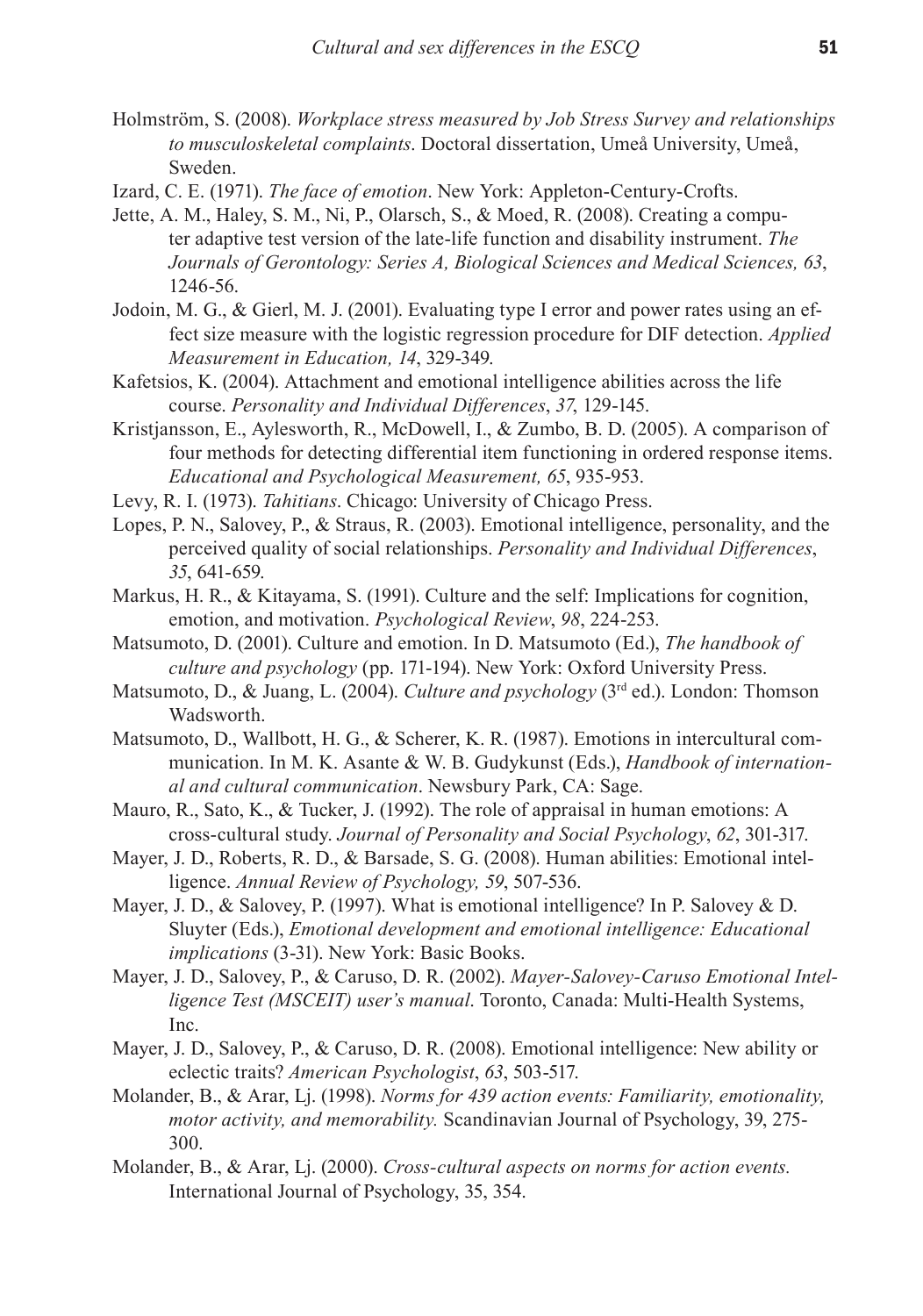- Murphy, K. R. (Ed.). (2006). *A critique of emotional intelligence: What are the problems and how can they be fixed?* London: LEA.
- Myers, N. D., Wolfe, E. W., Feltz, D. L., & Penfield, R. D. (2006). Identifying differential item functioning of rating scale items with the Rasch model: An introduction and an application. *Measurement in Physical Education and Exercise Science*, *10*, 215- 240.
- Nunnally, J., & Bernstein, I. (1994). *Psychometric theory*. New York: McGraw-Hill.
- Roberts, R. D., Schulze, R., Zeidner, M., & Matthews, G. (2005). Understanding, measuring, and applying emotional intelligence: What have we learned? What have we missed? In R. Schulze & R. D. Roberts (Eds), *Emotional intelligence: An international handbook* (pp. 311-341). Cambridge, MA: Hogrefe.
- Russell, J. A. (1991). Culture and the categorization of emotions. *Psychological Bulletin*, *110*, 426-450.
- Russell, J. A. (1994). Is there universal recognition of emotion from facial expression? A review of the cross-cultural studies. *Psychological Bulletin*, *115*, 102-141.
- Scherer, K. R. (1997). The role of culture in emotion-antecedent appraisal. *Journal of Personality and Social Psychology*, *73*, 902-922.
- Scherer, K. R., Summerfield, A., & Wallbott, H. (1983). Cross-national research on antecedents and components of emotion: A progress report. *Social Science Information*, *22*, 355-385.
- Schwartz, S. H., & Rubel, T. (2005). Sex differences in value priorities: Cross-cultural and multimethod studies. *Journal of Personality and Social Psychology, 89*, 1010- 1028.
- Smith, L. L. (2002). On the usefulness of item bias analysis to personality psychology. *Personality and Social Psychology Bulletin, 28*, 754-763.
- Swaminathan, H., & Rogers, H. J. (1990). Detecting differential item functioning using logistic regression procedures. *Journal of Educational Measurement, 27*, 361-370.
- Takšić, V. (1998). *Validacija konstrukta emocionalne inteligencije*. [Validation of the Emotional Intelligence Construct]. Unpublished doctoral dissertation, University of Zagreb, Croatia.
- Takšić, V., Mohorić, T., Extremera, N., Fernández-Berrocal, P., Faria, L., Lima Santos, N., Räty, H., Molander, B., Holmström, S., Jansson, J., Avsec, A., & Toyota, H. (2009). *Confirmatory factor analysis of the Emotional Skills and Competences Questionnaire (ESCQ): Cross-cultural validation*. Unpublished manuscript.
- Takšić, V., Tkalčić, M., & Brajković, S. (2001, July). *Emotional intelligence: An empirical validation of the construct*. Poster presented at the VIIth European Congress of Psychology, London.
- Toyota, H., Morita, T., & Takšić, V. (2007). Development of a Japanese version of the Emotional Skills and Competence Questionnaire. *Perceptual and Motor Skills*, *105*, 469-476.
- van de Vijver, F. J. R., & Hambleton, R. K. (1996). Translating tests: Some practical guidelines. *European Psychologist, 1*, 89-99.
- van de Vijver, F. J. R., & Leung, K. (1997). Methods and data analysis of comparative research. In J. Berry, Y. Poortinga, & J. Pandey (Eds.), *Handbook of cross-cultural psychology: Vol. 1* (pp. 257-300). Needham Heights, MA: Allyn & Bacon.
- Zeidner, M., Roberts, R. D., & Matthews, G. (2008). The science of emotional intelli-